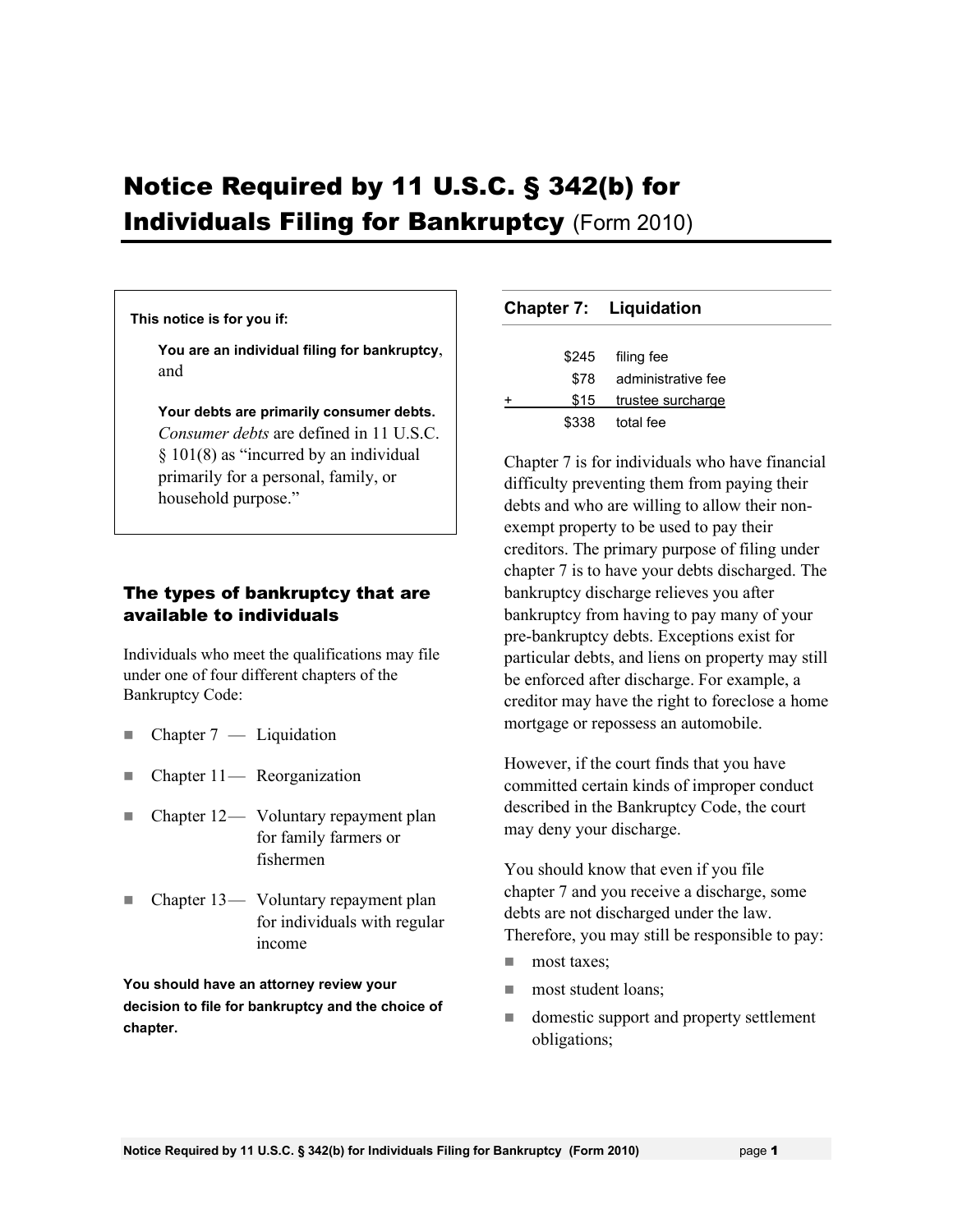- most fines, penalties, forfeitures, and criminal restitution obligations; and
- certain debts that are not listed in your bankruptcy papers.

You may also be required to pay debts arising from:

- $\blacksquare$  fraud or theft:
- **fraud or defalcation while acting in breach** of fiduciary capacity;
- intentional injuries that you inflicted; and
- death or personal injury caused by operating a motor vehicle, vessel, or aircraft while intoxicated from alcohol or drugs.

If your debts are primarily consumer debts, the court can dismiss your chapter 7 case if it finds that you have enough income to repay creditors a certain amount. You must file *Chapter 7 Statement of Your Current Monthly Income* (Official Form 122A–1) if you are an individual filing for bankruptcy under chapter 7. This form will determine your current monthly income and compare whether your income is more than the median income that applies in your state.

If your income is not above the median for your state, you will not have to complete the other chapter 7 form, the *Chapter 7 Means Test Calculation* (Official Form 122A–2).

If your income is above the median for your state, you must file a second form —the *Chapter 7 Means Test Calculation* (Official Form 122A–2). The calculations on the form sometimes called the *Means Test*—deduct from your income living expenses and payments on certain debts to determine any amount available to pay unsecured creditors. If

your income is more than the median income for your state of residence and family size, depending on the results of the *Means Test*, the U.S. trustee, bankruptcy administrator, or creditors can file a motion to dismiss your case under § 707(b) of the Bankruptcy Code. If a motion is filed, the court will decide if your case should be dismissed. To avoid dismissal, you may choose to proceed under another chapter of the Bankruptcy Code.

If you are an individual filing for chapter 7 bankruptcy, the trustee may sell your property to pay your debts, subject to your right to exempt the property or a portion of the proceeds from the sale of the property. The property, and the proceeds from property that your bankruptcy trustee sells or liquidates that you are entitled to, is called *exempt property*. Exemptions may enable you to keep your home, a car, clothing, and household items or to receive some of the proceeds if the property is sold.

Exemptions are not automatic. To exempt property, you must list it on *Schedule C: The Property You Claim as Exempt* (Official Form 106C). If you do not list the property, the trustee may sell it and pay all of the proceeds to your creditors.

#### **Chapter 11: Reorganization**

|  | \$1,167 filing fee       |
|--|--------------------------|
|  | \$571 administrative fee |
|  | \$1.738 total fee        |

Chapter 11 is often used for reorganizing a business, but is also available to individuals. The provisions of chapter 11 are too complicated to summarize briefly.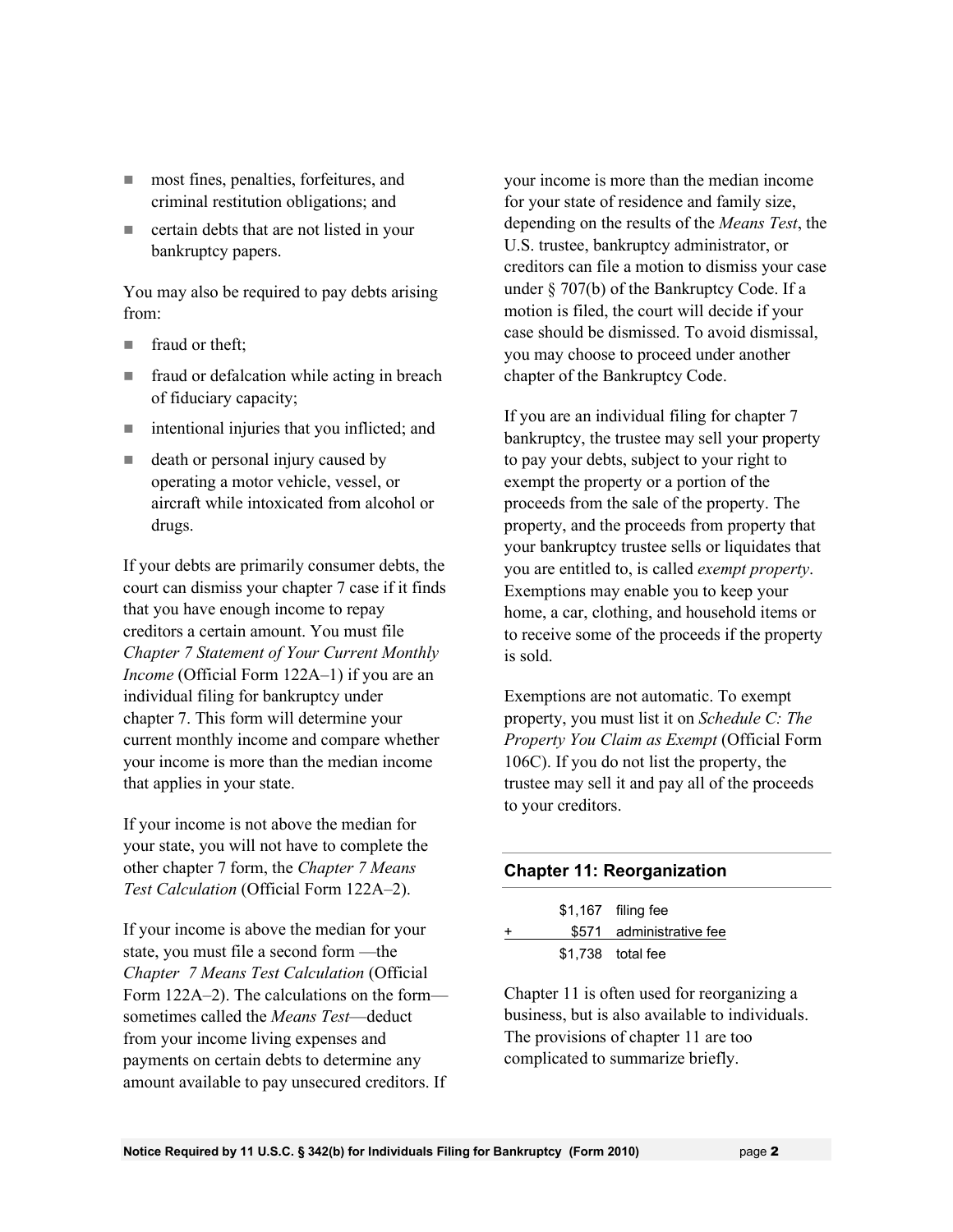#### Read These Important Warnings

**Because bankruptcy can have serious long-term financial and legal consequences, including loss of your property, you should hire an attorney and carefully consider all of your options before you file. Only an attorney can give you legal advice about what can happen as a result of filing for bankruptcy and what your options are. If you do file for bankruptcy, an attorney can help you fill out the forms properly and protect you, your family, your home, and your possessions.** 

**Although the law allows you to represent yourself in bankruptcy court, you should understand that many people find it difficult to represent themselves successfully. The rules are technical, and a mistake or inaction may harm you. If you file without an attorney, you are still responsible for knowing and following all of the legal requirements.** 

**You should not file for bankruptcy if you are not eligible to file or if you do not intend to file the necessary documents.**

**Bankruptcy fraud is a serious crime; you could be fined and imprisoned if you commit fraud in your bankruptcy case. Making a false statement, concealing property, or obtaining money or property by fraud in connection with a bankruptcy case can result in fines up to \$250,000, or imprisonment for up to 20 years, or both. 18 U.S.C. §§ 152, 1341, 1519, and 3571.**

### **Chapter 12: Repayment plan for family farmers or fishermen**

|   | \$200 filing fee        |
|---|-------------------------|
| ÷ | \$78 administrative fee |
|   | \$278 total fee         |

Similar to chapter 13, chapter 12 permits family farmers and fishermen to repay their debts over a period of time using future earnings and to discharge some debts that are not paid.

#### **Chapter 13: Repayment plan for individuals with regular income**

|       | \$235 filing fee        |
|-------|-------------------------|
|       | \$78 administrative fee |
| \$313 | total fee               |

Chapter 13 is for individuals who have regular income and would like to pay all or part of their debts in installments over a period of time and to discharge some debts that are not paid. You are eligible for chapter 13 only if your debts are not more than certain dollar amounts set forth in 11 U.S.C. § 109.

Under chapter 13, you must file with the court a plan to repay your creditors all or part of the money that you owe them, usually using your future earnings. If the court approves your plan, the court will allow you to repay your debts, as adjusted by the plan, within 3 years or 5 years, depending on your income and other factors.

After you make all the payments under your plan, many of your debts are discharged. The debts that are not discharged and that you may still be responsible to pay include:

- domestic support obligations,
- **most student loans,**
- $\blacksquare$  certain taxes.
- debts for fraud or theft,
- debts for fraud or defalcation while acting in a fiduciary capacity,
- **most criminal fines and restitution** obligations,
- **EXECUTE:** certain debts that are not listed in your bankruptcy papers,
- **EXECUTE:** certain debts for acts that caused death or personal injury, and
- certain long-term secured debts.